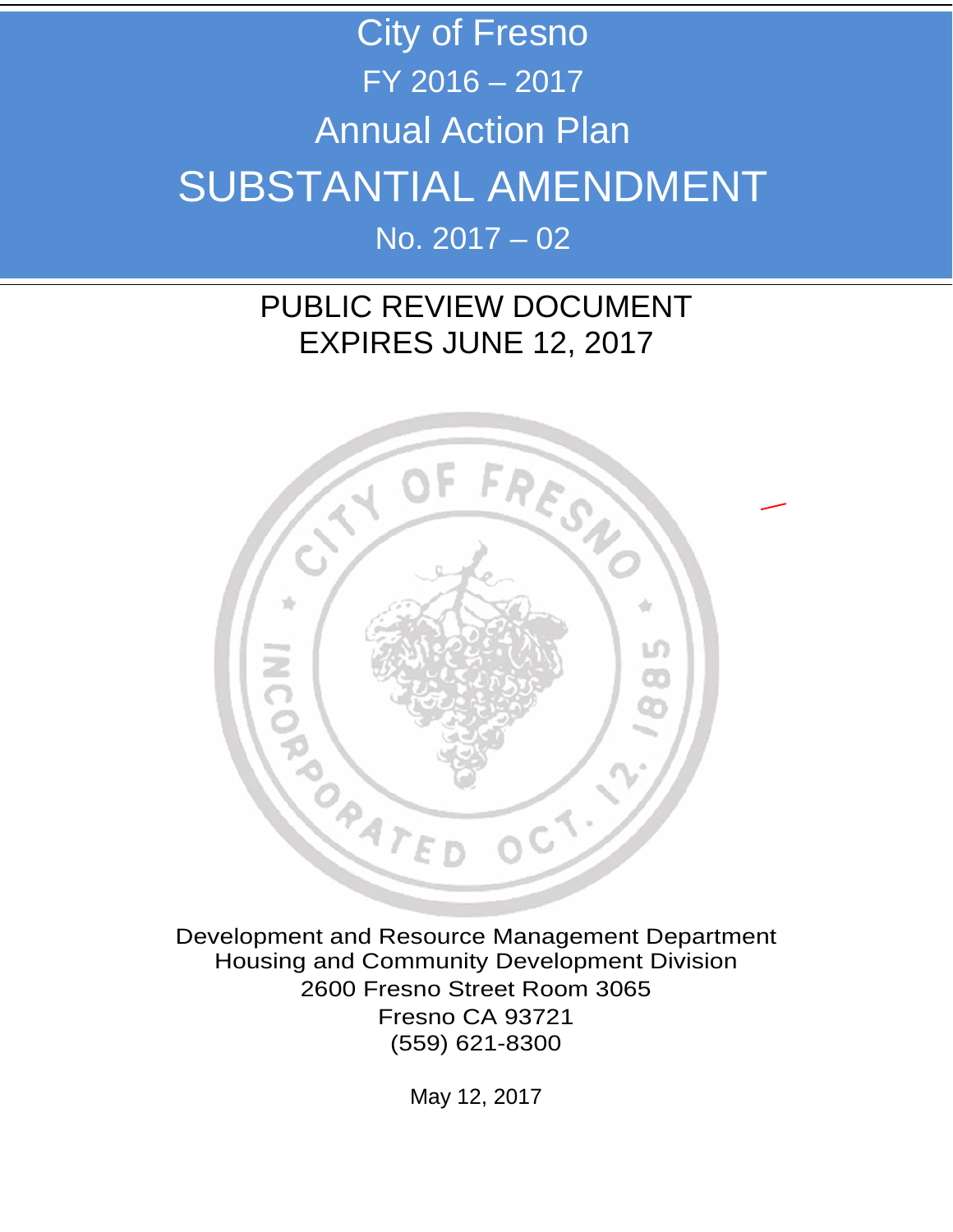## **Summary**

The City of Fresno (City) is a federal entitlement community that receives an annual allocation of Community Development Block Grant (CDBG) funds from the U.S. Department of Housing and Urban Development. As an entitlement community, the City is required to prepare an Annual Action Plan detailing the uses of CDBG funds to meet its affordable housing and community development goals as outlined in its Consolidated Plan. For Program Year 2016-2017, the City is proposing to make substantial amendments to its submitted plan. The purpose for the substantial amendment is to re-allocate project savings and funding for subsequently cancelled projects.

The City will accept comments on the proposed substantial amendment for a period of 30 days from May 12, 2017, through June 12, 2017.

| <b>Public Hearings:</b>                       | Housing and Community Development Commission<br>June 14, 2017 at 5:00 PM<br>Fresno City Hall, 2600 Fresno Street, Room 2165A |                                                                                                                                                         |  |
|-----------------------------------------------|------------------------------------------------------------------------------------------------------------------------------|---------------------------------------------------------------------------------------------------------------------------------------------------------|--|
|                                               | <b>City Council</b>                                                                                                          | June 15, 2017 at 2:00 PM<br>Fresno City Hall, 2600 Fresno Street, City Council                                                                          |  |
| <b>Council Consideration</b><br>and Adoption: | Chambers                                                                                                                     | June 15, 2017 following the close of the Public<br>Hearing commencing at 2:00 PM<br>Fresno City Hall, 2600 Fresno Street, 2 <sup>nd</sup> Floor Council |  |
| <b>Public Comments:</b>                       | City of Fresno<br>Fresno CA 93721                                                                                            | Development and Resource Management Department<br>Attn: Tom Morgan, Housing & CD Manager<br>2600 Fresno Street Room 3065                                |  |
|                                               | Phone:<br>Fax:<br>TTY:<br>Email:                                                                                             | $(559)$ 621-8003<br>(559) 559-457-1054<br>(559) 621-8721<br>thomas.morgan@fresno.gov<br>(Please type "2017 Amendment" in the<br>message subject line)   |  |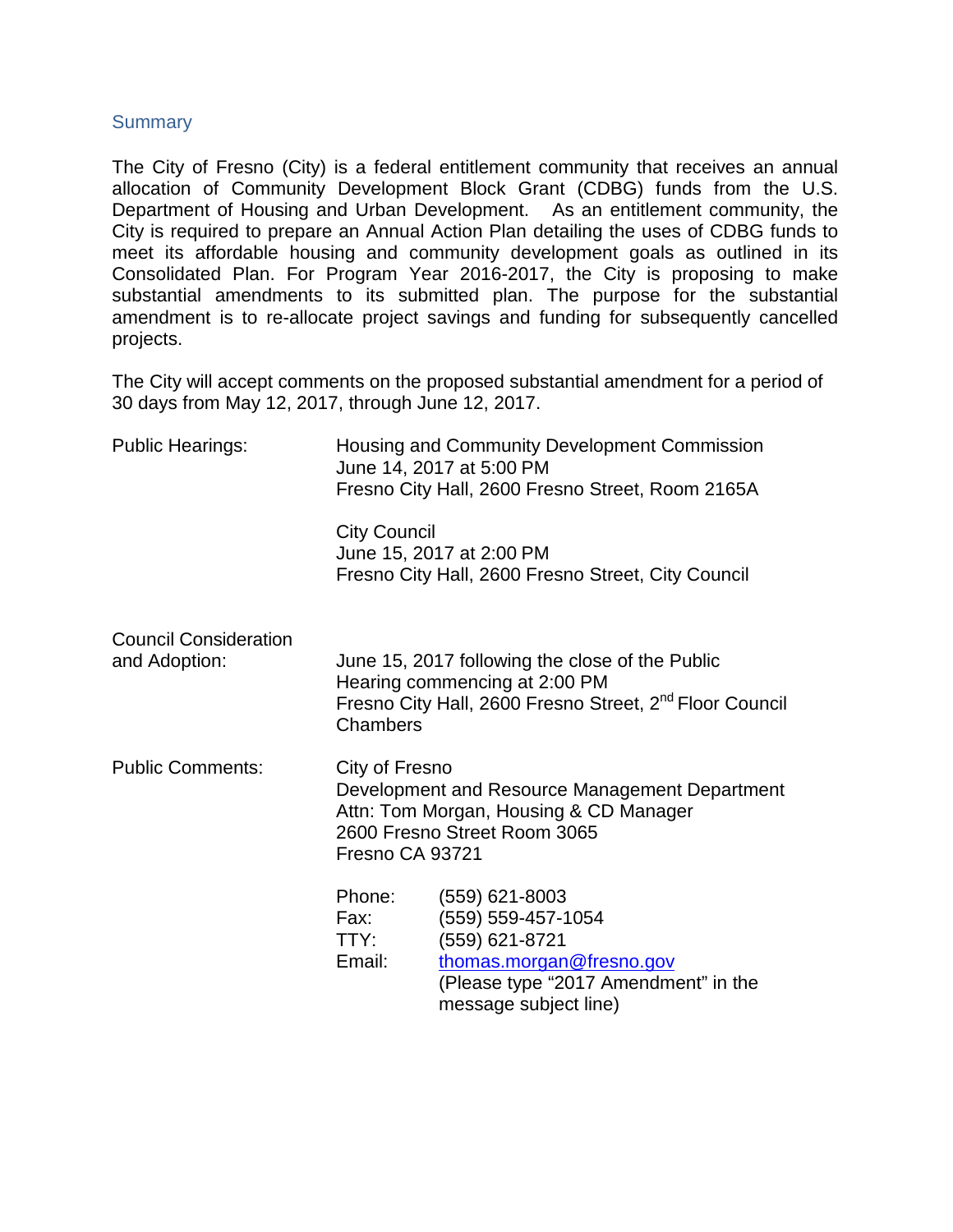## **Narrative**

The City of Fresno will re-allocate \$1,054,879 of CDBG funding to the following four CDBG eligible activities, as follows.

| <b>SOURCES OF REPROGRAMMED FUNDS</b>  |                           |                       |    |                |
|---------------------------------------|---------------------------|-----------------------|----|----------------|
| <b>Original Activity / Project</b>    | <b>Status</b>             | <b>Funding Source</b> |    | <b>Amount</b>  |
| <b>Highway City Community Center</b>  | <b>Cancelled Activity</b> | <b>CDBG</b>           | \$ | 329,000.00     |
| <b>Lead Paint Administration</b>      | <b>Cancelled Activity</b> | <b>CDBG</b>           | S  | 220,000.00     |
| Public Facilities (TBD)               | Savings                   | <b>CDBG</b>           | S  | 263,000.00     |
| 2015 NRT Administration               | Savings                   | <b>CDBG</b>           |    | 242,879.00     |
| <b>TOTAL</b>                          |                           |                       |    | \$1,054,879.00 |
|                                       |                           |                       |    |                |
|                                       |                           |                       |    |                |
|                                       |                           |                       |    |                |
| <b>USES OF REPROGRAMMED FUNDS</b>     |                           |                       |    |                |
| <b>Proposed Activity / Project</b>    | <b>Status</b>             | <b>Funding Source</b> |    | <b>Amount</b>  |
| Housing Rehabilitation Administration | Proposed                  | <b>CDBG</b>           | \$ | 210,000.00     |
| Lead Abatement Program                | Proposed                  | <b>CDBG</b>           | S  | 263,000.00     |
| Section 108 Loan Repayment            | Proposed                  | CDBG                  | \$ | 524,775.00     |
| <b>Senior Hot Meals</b>               | Proposed                  | <b>CDBG</b>           | \$ | 57,104.00      |
| <b>TOTAL</b>                          |                           |                       |    | \$1,054,879.00 |

Details for each activity are provided in the below sections.

| И    | <b>Project Name</b>           | <b>Housing Rehabilitation Administration</b>                                                                                                             |  |
|------|-------------------------------|----------------------------------------------------------------------------------------------------------------------------------------------------------|--|
|      | <b>Target Area</b>            | Citywide                                                                                                                                                 |  |
|      | <b>Goals Supported</b>        | Safe and Affordable Housing                                                                                                                              |  |
|      | <b>Needs Addressed</b>        | Affordable Housing                                                                                                                                       |  |
|      | <b>Funding</b>                | CDBG: \$210,000                                                                                                                                          |  |
|      | <b>Description</b>            | Funds will be used to pay for staff and overhead costs related<br>to the housing rehabilitation and lead abatement programs<br>administered by the City. |  |
|      | <b>Target Date</b>            | 6/30/2018                                                                                                                                                |  |
| Goal |                               | Accomplishments to be reported under other projects                                                                                                      |  |
|      | Location<br><b>Descriptio</b> | 2600 Fresno Street, Room 3070, Fresno CA 93721                                                                                                           |  |
|      | <b>Planned Activities</b>     | 14H: Housing Rehabilitation Administration - 24 CFR 570.202<br>LMH: Low Mod Housing national objective (24 CFR                                           |  |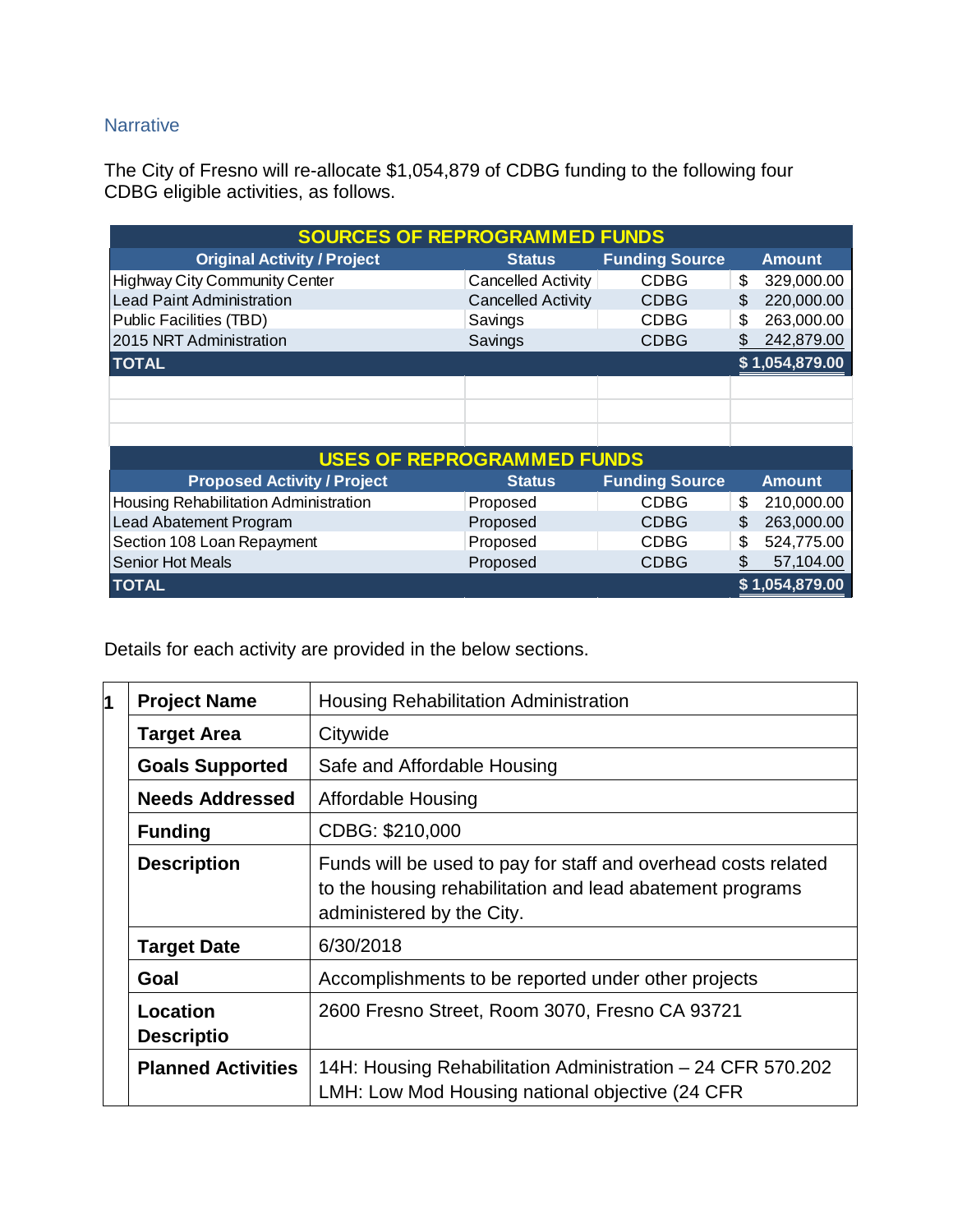| 2 | <b>Project Name</b>           | Lead Abatement Program                                                                                                    |
|---|-------------------------------|---------------------------------------------------------------------------------------------------------------------------|
|   | <b>Target Area</b>            | Citywide                                                                                                                  |
|   | <b>Goals Supported</b>        | Safe and Affordable Housing                                                                                               |
|   | <b>Needs Addressed</b>        | Affordable Housing                                                                                                        |
|   | <b>Funding</b>                | CDBG: \$263,000                                                                                                           |
|   | <b>Description</b>            | CDBG funds will be granted to qualifying properties occupied by<br>low income households to eliminate lead paint hazards. |
|   | <b>Target Date</b>            | 6/30/2018                                                                                                                 |
|   | Goal                          | 20 low mod income households                                                                                              |
|   | Location<br><b>Descriptio</b> | 2600 Fresno Street, Room 3070, Fresno CA 93721                                                                            |
|   | <b>Planned Activities</b>     | Lead Paint abatement and clearance activities.                                                                            |
|   |                               | 14I: Lead Paint Abatement (24 CFR 570.202)<br>LMH: Low Mod Housing (LMH) national objective (24<br>CFR 570.208(a)(3))     |

| 3                                                                                         | <b>Project Name</b>                   | Section 108 Loan Repayment                                                                               |  |
|-------------------------------------------------------------------------------------------|---------------------------------------|----------------------------------------------------------------------------------------------------------|--|
|                                                                                           | <b>Target Area</b>                    | Low/Mod Income Areas                                                                                     |  |
|                                                                                           | <b>Goals Supported</b>                | Safe and Affordable Housing<br><b>Public Facilities and Public Improvements</b>                          |  |
|                                                                                           | <b>Needs Addressed</b>                | Affordable Housing<br><b>Public Facilities and Public Improvement</b>                                    |  |
|                                                                                           | <b>Funding</b>                        | CDBG: \$524,775                                                                                          |  |
| Annual repayment of federal loan<br><b>Description</b><br>6/30/2018<br><b>Target Date</b> |                                       |                                                                                                          |  |
|                                                                                           |                                       |                                                                                                          |  |
|                                                                                           | Goal                                  | Repayment of Section 108 loan                                                                            |  |
|                                                                                           | <b>Location</b><br><b>Description</b> | 2600 Fresno Street Fresno CA 93721                                                                       |  |
|                                                                                           | <b>Planned Activities</b>             | 19F: CDBG Section 108 Loan Planned Repayment - 24 CR<br>570.705<br>NA: national objective not applicable |  |